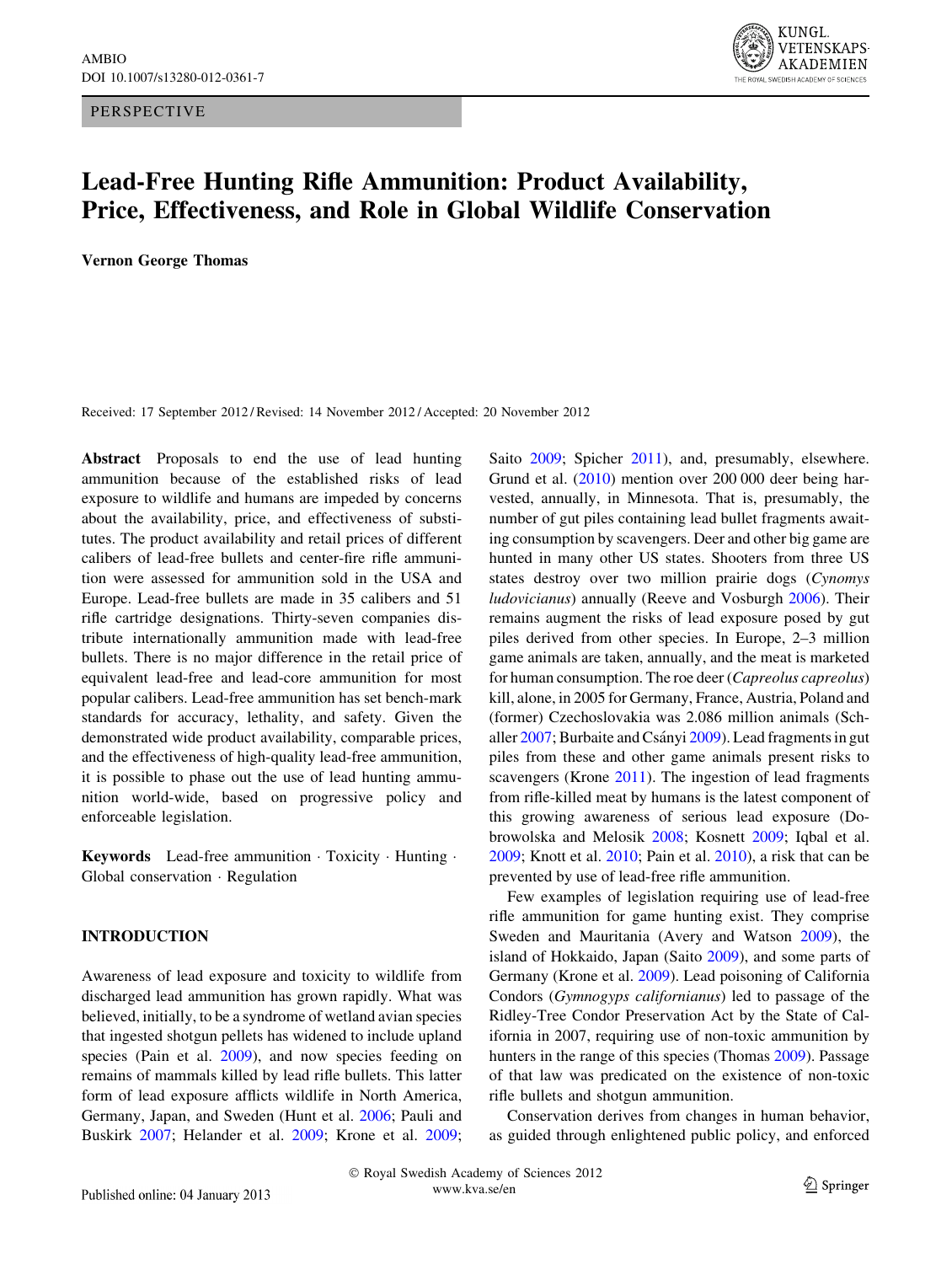by progressive legislation (Thomas and Guitart [2010](#page-8-0)). Lead exposure and toxicity to wildlife and humans from lead ammunition is completely preventable. However, achieving the transition to lead-free ammunition requires that suitable alternatives exist, that hunters support their use, and that their use is enforced by law. Legislation is critical in this regard because it is the biggest determinant of assured markets for non-toxic alternatives and compliance with their use (Thomas and Owen [1996;](#page-8-0) Thomas and Guitart [2010\)](#page-8-0). In 2009, an expert consultation, convened by the International Council for Game and Wildlife Conservation (CIC), and attended by representatives of the Federation of the Hunting Associations of the European Community (FACE), the British Association for Shooting and Conservation (BASC), and others, issued a resolution (Points No. 4 and 6) that urged an end to the use of lead ammunition in hunting. Point No. 5 stated:

It is now technically feasible to phase out the use of lead ammunition for all hunting and shooting. However, we recognize that while a wide range of nontoxic gunshot is currently available, it may take longer for other types of non-toxic ammunition to be developed, e.g. some rifle bullets. (Kanstrup [2010](#page-8-0), p. 72)

Reluctance of the hunter community to support adoption of non-toxic rifle ammunition appears to be based, largely, on perceptions of availability, price, and effectiveness of substitutes, plus other concerns, that are never part of the scientific literature. This paper examines these perceptions and is addressed to policy makers to facilitate change. It deals with developments of lead-free rifle bullets, their current availability, ballistic effectiveness, and price. This topic was addressed, briefly, in Knott et al. ([2009\)](#page-8-0), but here, I address availability in the USA and Europe in terms of the manufactured availability of different categories and calibers of lead-free bullets and rifle ammunition, and their comparative prices. Possible regulatory changes for the European Union and other countries are also presented.

# BULLET FRAGMENTATION AND THE DEVELOPMENT OF LEAD-FREE HUNTING BULLETS

This was driven by the need to produce expanding and solid hunting bullets with high ballistic efficiencies that retain their mass and produce quick, humane kills. Passage of the Ridley-Tree Condor Preservation Act by California effectively combined these concerns with the issue of toxicity of bullet components. Most types of expanding lead-core bullets will fragment during passage through the target animal, the extent of fragmentation depending on the bullet's terminal velocity, hardness of tissues encountered, and bullet design. This has been investigated in detail by Grund et al. ([2010\)](#page-7-0). The extent of bullet expansion is determined carefully, depending on the type of game being hunted, and this has consequences for fragmentation. Large-caliber solid bullets (comprising a lead-core surrounded by a thick copper, or copper/steel, jacket) are designed not to expand or fragment, and are used for deep penetration of vital regions of elephants (Loxodonta africana) and Cape buffalo (Syncerus caffer). Such bullets pose little toxic risk to wildlife or humans. By contrast, highly frangible bullets of smaller caliber are designed for hunting small pests (e.g., prairie dogs), and fragment extensively on impact to destroy all vital tissues (see Fig 1 in Pauli and Buskirk [2007\)](#page-8-0). Such animals are usually not buried after being destroyed, and their remains pose a considerable toxic risk to scavengers (Pauli and Buskirk [2007\)](#page-8-0). Between these two extremes, are expanding hunting bullets of many different calibers and different characteristics of penetration and expansion designed to take edible game of different body sizes.

Copper, or copper–zinc alloy (gilding metal), has been selected for lead-free bullets. These bullets are designed to expand into four/six frontal petals that impart a large shock to the animal while creating a wide wound channel. These fired bullets retain over 99 % of their initial mass (Grund et al. [2010](#page-7-0); Irschik et al. [2012\)](#page-8-0), and should some small fragments pass into the offal or edible meat, they pose no toxic risk to scavengers, humans, and the wider environment (Thomas et al. [2007;](#page-8-0) Thomas and McGill [2008](#page-8-0); Franson et al. [2012](#page-7-0); Irschik et al. [2012\)](#page-8-0). Sabots (slugs) designed to be fired from shotguns, are also made from copper, and are discharged inside a plastic sleeve. They can replace lead slugs used for hunting game at close range  $(\ll 100 \text{ m})$ . Highly frangible lead-free bullets designed for destroying small-bodied pests have also been developed, using a thin jacket of copper and an inner core of non-toxic metals. Finally, large-caliber, solid, bullets made entirely of copper or gilding metal have been produced for hunting large African game.

## MATERIALS AND METHODS

The term "availability" has different meanings. There is "market availability" in which market forces determine whether a given product can be purchased at the retail level, regardless of cost. ''Product availability'' refers to whether a specific product is made, and is the focus of this paper. This is an important consideration, given the many calibers and rifle cartridge case dimensions used by hunters in different regions of the world. If a transition to use of lead-free rifle bullets is to materialize, both product availability and market availability must exist. "Legal availability" refers to whether a given cartridge product can be imported, exported, sold or used in a given jurisdiction, and is not considered in this paper.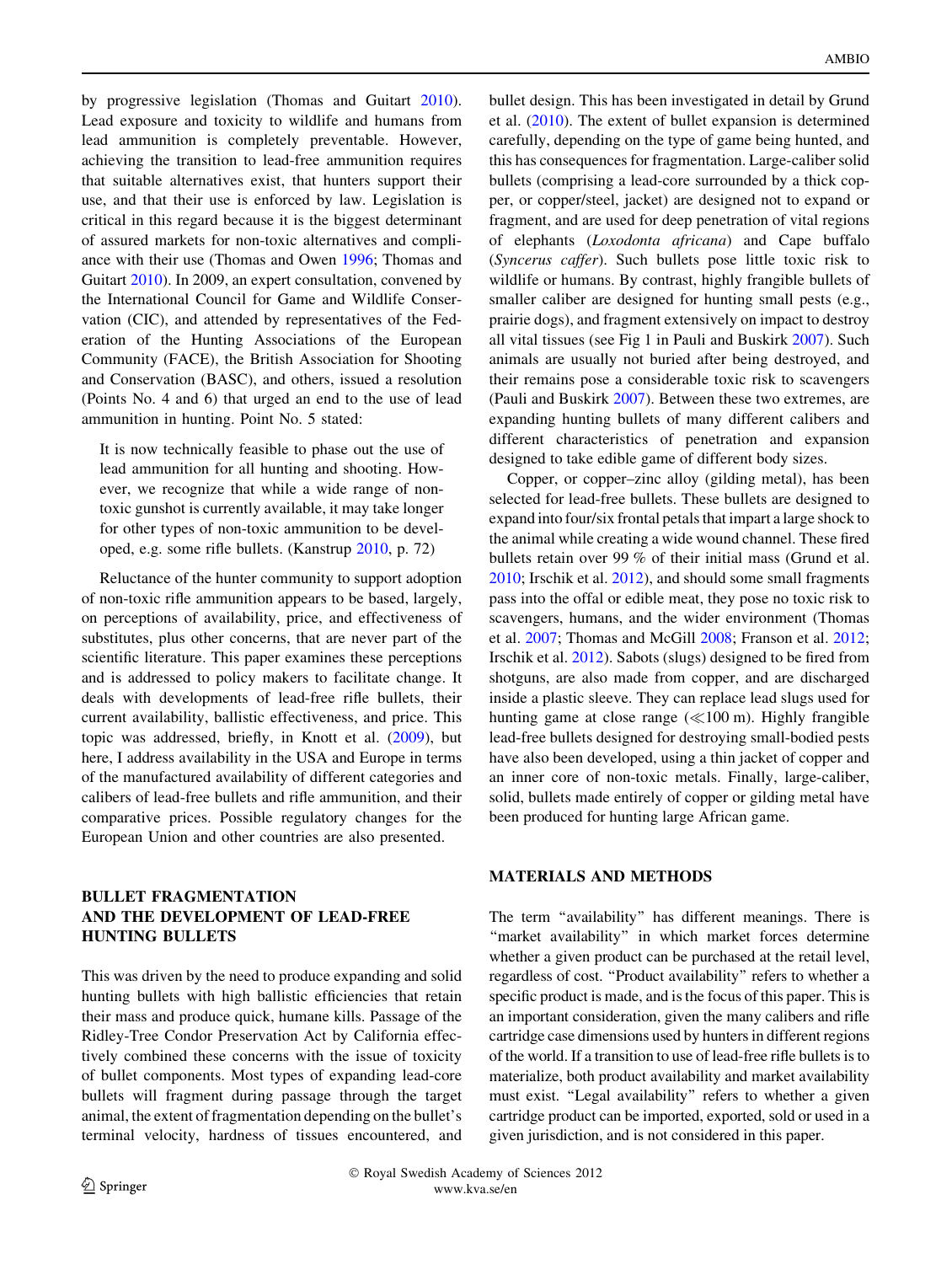A computer web (Google) search was made of all the center-fire rifle cartridge makers in the USA, Australia, and Europe who listed lead-free bullets and shotgun sabots in their inventory, whether they made the bullets themselves, or made center-fire rifle cartridges using the lead-free bullets of other makers. The products of companies that made lead-free bullets were segregated by type, i.e., solid, expanding, or frangible, and finally by caliber of bullet. Within a given bullet caliber (or diameter), a range of bullet weights could be produced, and was recorded. Bullets of a given caliber are often loaded into cartridge cases of different dimensions (e.g., .300 H & H, .300 Winchester, or .300 Weatherby). I recorded those companies that produced rifle cartridges in different cartridge case dimensions per caliber for public sale. Companies that make lead-free shotgun sabots or slugs were recorded, together with the shotgun gauge for which intended. Lead-free bullets designed for use in muzzle-loading rifles have been developed recently. The companies making them were recorded, including the rifle calibers for which they were intended. This analysis did not include lead-free bullets designed for use in hand guns.

Reports of the effectiveness or lethality of lead-free bullets were obtained by searching the published scientific literature and on-line web-based sources using Google Scholar and Google, respectively, as the search engines. The comparative retail costs of traditional lead-core and lead-free, non-toxic ammunition were investigated using a single, large, US store's inventory. Cabela's Inc. [\(http://www.](http://www.cabelas.com/) [cabelas.com/](http://www.cabelas.com/)) operates 34 retail stores in 23 US States, and is the largest store (in both North America and Europe) selling both types of ammunition produced by several major US ammunition makers. An on-line comparison of prices reflects instantaneous prices listings, and integrates pricing policy and competition across the entire nation. This comparison is based on the quoted retail prices of loaded ammunition made mainly by the US companies Barnes LLC, Federal, Hornady, Remington, and Winchester. These companies are the leading manufacturers of hunting ammunition in the USA. Confinement of the price comparison to US makers reflects products made under similar economic production costs, and obviates problems of costs reflecting import duties and tariffs. I compared the retail cost of the following rifle cartridges, .223 Remington, .243 Winchester, .270 Winchester, 7 mm Remington, .30-06, .300 Winchester, .300 H & H, .375 H & H, and .416 Rigby. This range covers the most commonly used cartridges used for hunting in North America. The last three rifle cartridges are used commonly in Africa for safari hunting. Where possible, I compared the prices of cartridges made by the same manufacturer with the same bullet weight made in both lead-core and lead-free bullet offerings. Only cartridges of comparable quality of components and manufacturing precision were used in the price comparison. Thus the cheap lead-core ammunition made in Asia and former Eastern Bloc countries was excluded from the analysis because such ammunition may lack the component quality and consistent accuracy desired by hunters.

## RESULTS

#### Manufactured Product Availability

A wide range of lead-free bullet calibers (35) is made and loaded into center-fire rifle cartridges of both US and European designations. Barnes Bullets LLC in the USA is the world's largest maker of lead-free bullets (Table [1](#page-3-0)). Lead-free bullets made by Barnes LLC and several other companies are loaded into a wide selection of hunting cartridges by 37 leading ammunition makers<sup>1</sup> in the USA, Australia, and Europe. Consequently, virtually all of the lead-core bullet calibers that are used for hunting in North America and Europe are available in lead-free form, as are the many hunting cartridge designations into which they are loaded. For example, one company, Corbon/Glaser, offers 44 center-fire rifle cartridges loaded with different weights of lead-free bullets designed for taking all species of North American game. The US company, Nosler, makes expanding bullets in five calibers (.243, .277, .284, .308, and .338) and three calibers of frangible bullets (.204, .224, .243). Woodleigh bullets, made in Australia, are available in 16 different calibers, and a variety of bullet weights in some calibers (Table [1](#page-3-0)). The Woodleigh solid bullets are made from copper-alloy, and are made as non-expanding solids in all calibers. They derive their lethality from hydrostatically generated shock to create large wound channels rather than expanding frontal petals. Lead-free bullets of varying weight and type now exist for hunting every game species. Such projectiles are available as slugs for use in shotguns, expanding bullets for muzzle-loading and center-fire rifles, solid (non-expanding) bullets for hunting large African species, and highly frangible bullets for destroying small animal pests (Table [1](#page-3-0)).

<sup>&</sup>lt;sup>1</sup> These companies are listed alphabetically. Consult their web sites to see the range of loaded rifle ammunition produced. Ammo Bros., ASYM Precision Ammunition, Barnes Bullets, Black Hills Ammunition, LLC, Brenneke, Corbon-Glaser, Custom Cartridge, Inc., Cutting Edge Bullets, D Dupleks Ltd., Double Tap Ammo, Dynamic Research Technologies, Federal, GS Custom Bullets, LLC, International Cartridge Corporation, Lapua, Miwall Corporation, Monolithic Munitions, LLC, North Fork Bullets, Nosler, Norma, OPG Gun Ventures, LLC, P-Bar Co. LLC, Pierce Premium Rifle Ammunition, Remington Arms, RWS, Safari Arms, Sako, Sellier & Bellot Ammunition, Silver State Armory, Sinterfire, Inc., Snake River Ammunition, Stars & Stripes Ammunition, Styria Arms, Tombob Outdoors, LLC, Weatherby, Winchester, and Woodleigh.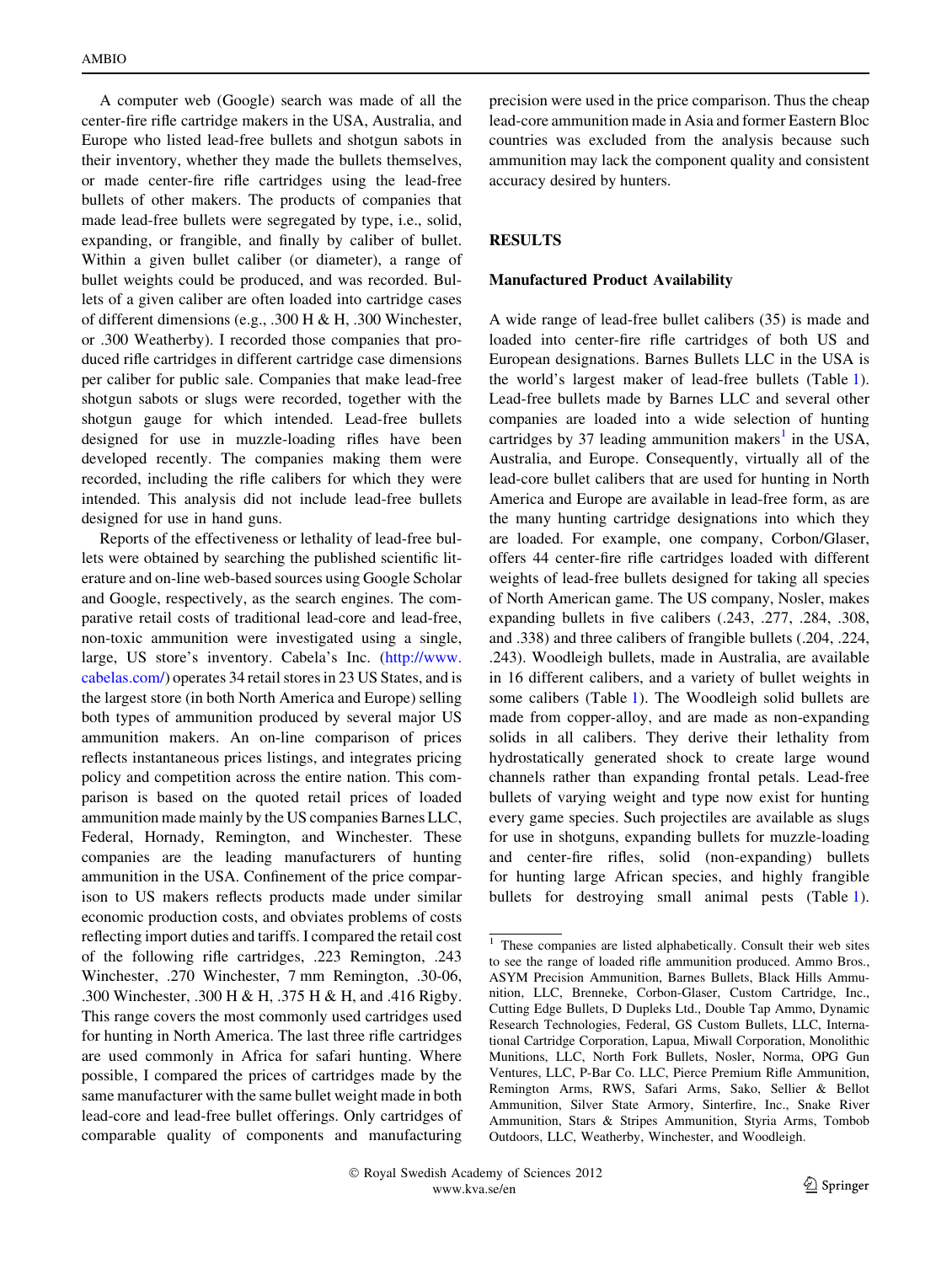| Bullet type                              | Caliber: inches and (metric) and available bullet weights                                                                                                                                                                                                                                                                      |  |  |
|------------------------------------------|--------------------------------------------------------------------------------------------------------------------------------------------------------------------------------------------------------------------------------------------------------------------------------------------------------------------------------|--|--|
| Center-fire rifle bullets                |                                                                                                                                                                                                                                                                                                                                |  |  |
| <b>Barnes TSX</b>                        | .224 (5.56 mm) [6], .243 (6 mm) [1], .257 [2], .264 (6.5) [2] .277 (6.8 mm) [5], .284<br>$(7 \text{ mm})$ [5], .308 [8], .310 (7.62) [1], .311 (7.65 mm) [1], .323 (8 mm) [2], .338 [5],<br>.358 [2], .366 (9.3 mm) [2], .375 [4], .411 [1], .416 [3], .423 [1], .458 [6], .474 [1],<br>.505 [1], .509 [1], .510 [1], .583 [1] |  |  |
| Barnes TSX Tipped                        | .224 (5.56 mm) [3], .243 (6 mm) [1], .257 [2], .264 (6.5 mm) [2], .277 (6.8 mm) [3],<br>.284 (7 mm) [4], .308 [6], .323 (8 mm) [1], .338 [5], .358 [2], .366 (9.3 mm) [1], .375<br>$[1]$ , .416 $[1]$ , .458 $[1]$ .                                                                                                           |  |  |
| Barnes Varmin-A-TOR                      | .204 [1], .224 (5.56 mm) [2], .243 (6 mm) [2]                                                                                                                                                                                                                                                                                  |  |  |
| <b>Barnes Varmint Grade</b>              | 204 [1], .224 (5.56 mm) [3], .243 (6 mm) [1]                                                                                                                                                                                                                                                                                   |  |  |
| <b>Barnes Solids</b>                     |                                                                                                                                                                                                                                                                                                                                |  |  |
| Copper-Tin alloy construction            | .224 (5.56 mm) [1], .243 (6 mm) [1], .257 [1], .264 (6.5 mm) [1], .277 (6.8 mm) [1],<br>.284 (7 mm) [1], .308 [1], .338 [2], .366 (9.3 mm) [4], .375 [6], .410 [1], .416 [4], .422<br>$[2]$ , .458 [5], .474 [1], .504 [2], .509 [1], .510 [1], .583 [1], .618 [1]                                                             |  |  |
| Woodleigh Solid Bullets                  |                                                                                                                                                                                                                                                                                                                                |  |  |
| Copper-Alloy construction                | .284 (7 mm) [1], .308 [2], .312 [1], .323 (8 mm) [2], .358 [1], .366 (9.3 mm) [2], .375<br>$[2]$ , $.410$ $[1]$ , $.416$ $[1]$ , $.422$ $[1]$ , $.458$ $[4]$ , $.468$ $[1]$ , $.474$ $[1]$ , $.500$ $[2]$ , $.505$ $[1]$ , $.585$ $[1]$                                                                                        |  |  |
| Nosler                                   |                                                                                                                                                                                                                                                                                                                                |  |  |
| <b>Ballistic Tip Varmint</b>             | .204 [1], .224 (5.56 mm) [2], .243 (6 mm) [1]                                                                                                                                                                                                                                                                                  |  |  |
| Nosler, E-Tip, Expanding                 | .243 (6 mm) [1], .257 [1], .277 [2], .284 (7 mm) [2], .308 [3], .323 (8 mm) [1], .338 [1]                                                                                                                                                                                                                                      |  |  |
| Nosler Solids                            | .366 (9.3 mm) [1], .375 [2], .416 [1], .458 [1], .474 [1]                                                                                                                                                                                                                                                                      |  |  |
| Remington                                |                                                                                                                                                                                                                                                                                                                                |  |  |
| Premier® Copper Solid                    | $.30-06$ [1]                                                                                                                                                                                                                                                                                                                   |  |  |
| Remington Disintegrator Varmint          | $.223$ [1], $.22-250$ [1]                                                                                                                                                                                                                                                                                                      |  |  |
| <b>Barnes Muzzle-Loading Projectiles</b> |                                                                                                                                                                                                                                                                                                                                |  |  |
| Expander MZ                              | 400 [1], .451 [2], .500 [2]                                                                                                                                                                                                                                                                                                    |  |  |
| Spitfire MZ                              | $.451$ [2]                                                                                                                                                                                                                                                                                                                     |  |  |
| Spitfire Tipped MZ                       | $.451$ [2]                                                                                                                                                                                                                                                                                                                     |  |  |
| Spitfire TEZ(Sleeved sabot)              | $.451$ [2]                                                                                                                                                                                                                                                                                                                     |  |  |
| Shotgun Slugs                            |                                                                                                                                                                                                                                                                                                                                |  |  |
| Remington Premier® Copper slugs          | For: 12 ga Magnum 3 inch, 12 ga. $2^{3/4}$ inch; 20 ga $2^{3/4}$ inch Shotguns                                                                                                                                                                                                                                                 |  |  |
| Federal slugs                            | For: 12 ga Magnum 3 inch, 12 ga. $2^{3/4}$ inch; 20 ga $2^{3/4}$ inch Shotguns                                                                                                                                                                                                                                                 |  |  |

<span id="page-3-0"></span>Table 1 List of lead-free bullet calibers for center-fire and muzzle-loading rifles made by Barnes Bullets LLC, Woodleigh, Nosler, and Remington in different bullet weights, and copper shotgun slugs made by Remington and Federal

The European metric for major calibers is given in parentheses and number of different bullet weights is in square brackets

The array of lead-free bullets available on retail markets covers all of the common and less-common rifle calibers (Table 1). Similarly, these bullets are loaded into a range of rifle cartridge designations that covers the vast majority of rifle cartridges used by hunters in North America, Europe, Africa, and elsewhere.

In Europe, the German company Brenneke makes a copper bullet (Pioneer brand) in four of the commonly used calibers and five major cartridge designations (.308 Win, .30-06, 8x57JS, 8x57JRS, and 9.3x62). Another German company, RWS, makes lead-free rifle ammunition in calibers .223 Remington (Copper Matrix brand), .30-06, and .308 (Bionic brand). In Finland, Lapua makes both lead-free bullets and loaded rifle cartridges (Naturalis brand) in seven different calibers suitable for hunting small to large-bodied game. The European ammunition makers Norma, Sako, and Sellier & Bellot, manufacture lead-free ammunition using Barnes bullets in a range of commonly used center-fire cartridge designations for hunting all European game species. Barnes makes VOR-T $X^{\otimes}$  lead-free rifle cartridges in three commonly used European calibers (7X64 Brenneke, 8x57 Mauser, and 9.3x62) destined for use mainly in Europe. Large US ammunition makers such as Federal, Winchester, and Remington, distribute their lead-free products internationally, so augmenting availability.

The array of lead-free ammunition available to the hunter is not limited by the array of rifle cartridge designations made by the leading manufacturers in the US,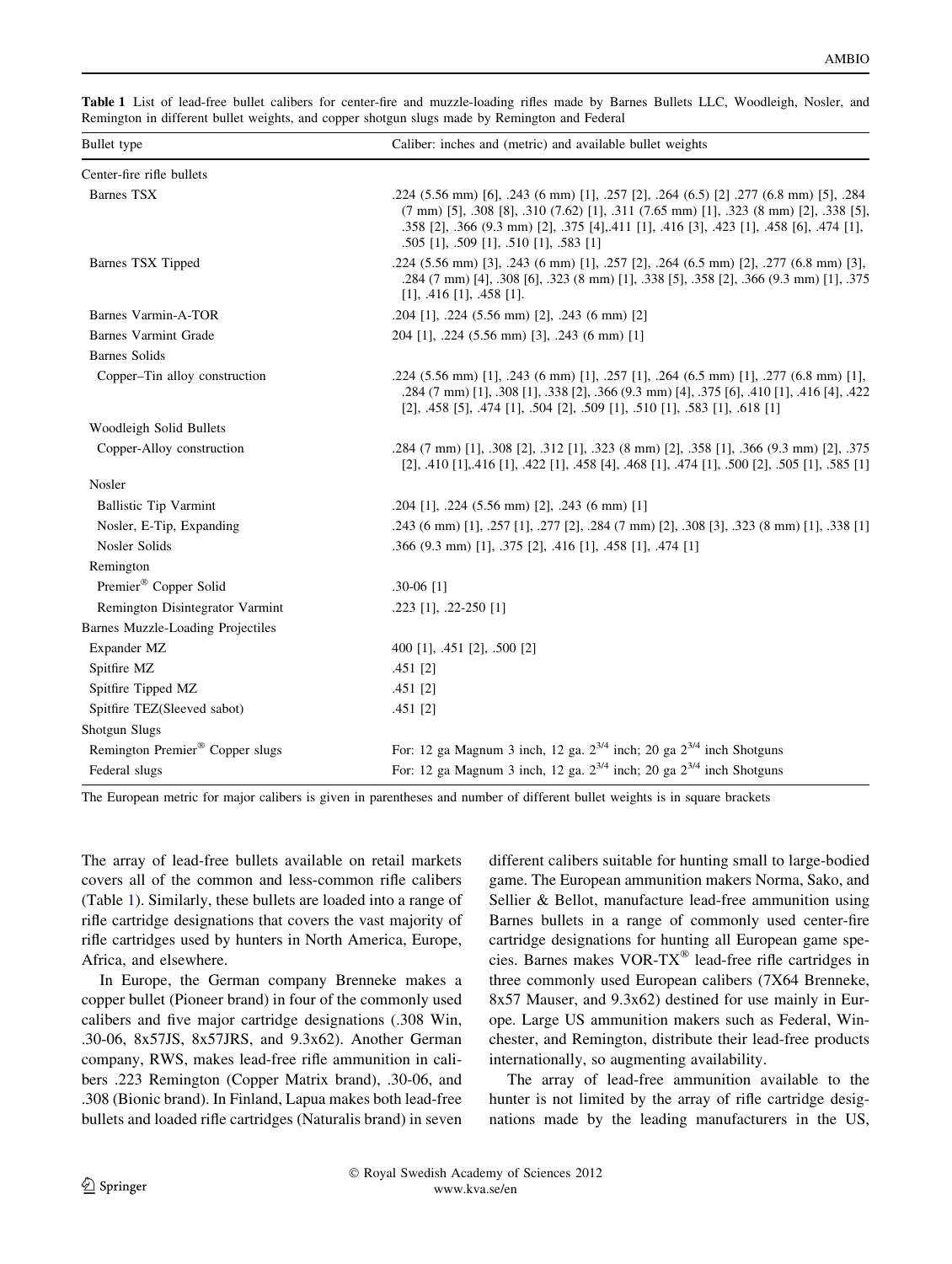Europe, and Australia. Hunters who hand-load their own rifle cartridges are able to purchase the lead-free bullets directly from the makers (especially Barnes Bullets LLC, Lapua, and Nosler) and fabricate their own ammunition. This applies particularly to hunters in North America, for whom this is a common practice.

#### Reported Effectiveness of Lead-Free Rifle Bullets

There has been little formal research published on the effectiveness of lead-free rifle bullets, and this may contribute to the reluctance of some hunters to embrace lead-free ammunition. However, Knott et al. [\(2009](#page-8-0)) using Barnes bullets of .243 and .270 caliber on red deer (Cervus elaphus), roe deer, and sika deer (Cervus nippon) found that there was no accuracy difference between copper and traditional lead bullets, nor difference in the killing power under field conditions. The lethality of copper bullets of different calibers has been measured on wild game animals in Germany. Spicher [\(2008](#page-8-0)) reported that 95 % of 247 animals (mainly deer and wild boar (Sus scrofa)) were killed cleanly with one shot. Trinogga et al. [\(2013](#page-8-0)) reported no significant difference in the lethality of lead-core and lead-free ammunition used on 65 wild ungulates under typical German hunting conditions. The comparative penetrance of large-caliber, lead-free, solid bullets (i.e., Barnes copper and Woodleigh gilded metal bullets) and conventional solid bullets was measured by Haley [\(2010](#page-7-0)). He found no difference in penetrance, and reported that the Barnes and Woodleigh bullets retained their integrity after firing through  $80+$  cm of a simulated elephant flesh and bone matrix. The resistance to fragmentation of Barnes copper bullets was measured by Grund et al. [\(2010](#page-7-0)), who fired 10 g (150 grain) .308 (7.62 mm) Winchester bullets into euthanized domestic sheep from 50 m, and live wild white-tailed deer (Odocoileus virginianus) from 80 to 175 m. These authors reported that, in both situations, the copper bullets retained almost 100 % of their initial mass upon recovery (Grund et al. [2010](#page-7-0)).

The term ''effectiveness'' integrates the terminal ballistic properties of bullets with the judgement and skill of hunters. A number of hunter magazine articles has been reprinted on the Barnes Bullets LLC web site (Barnes [2012\)](#page-7-0) in which the effectiveness of Barnes copper bullets is endorsed from field experiences. This is, admittedly, not an objective, peer-reviewed, source of information, and may be subject to bias. Perhaps the best endorsement of the effectiveness of copper bullets comes from the US National Rifle Association, which gave Barnes Bullets LLC the 2012 American Hunter Ammunition Product of the Year Golden Bullseye Award for its VOR-TX® Ammunition, loaded with copper bullets (Barnes [2012](#page-7-0)).

There are some minor ballistic caveats on the use of copper bullets. The terminal velocity of expanding bullets should exceed 2000 feet per second (610 m per second) for optimal expansion to occur inside animals. This is not an issue for animals shot at responsible hunting distances. Lead-free copper bullets have a lower density than leadcore bullets of similar mass, requiring that they be fired at a higher (150–200 feet per second: 46–61 m per second) initial velocity. This is not problematic for hunting rifles' actions and barrels. Concerns about damage to barrels caused by using copper lead-free bullets are unfounded because lead-core bullets are also encased in a copper jacket that engages the barrel's rifling. Copper bullets of the same caliber and mass as their lead-core equivalent are slightly longer to compensate for their lower density, and may require deeper seating in the cartridge case. This could impinge on the powder capacity of some cartridges with limited case volumes. However, this is not realized in the vast majority of hunting ammunition calibers.

# Comparative Costs of Traditional Lead-Core and Lead-Free Ammunition

Data in Table [2](#page-5-0) are from Cabela's Inc. website on July 25, 2012, and present a snapshot of advertised prices. These prices may change because of market forces, changes in the manufacturers' costs due to volatile global metal prices (especially copper), and changes in consumer preference. The list of advertised lead-free ammunition does not reflect all that is commercially available, only those specific hunting cartridges presently sold by Cabela's Inc. Thus, other cartridge retailers may stock other lead-free ammunition not listed by Cabela's Inc. The prices pertain to the USA, with its large, well-developed, market for rifle ammunition, but the price comparisons have broader application. The most realistic comparison is between the prices for Federal Premium TSX and Federal Premium lead-core ammunition, because the same company is using the same components, technology, and marketing to establish the price of the two product lines.

The prices of cartridges of given caliber and bullet mass vary among manufacturers, both for lead-core and lead-free offerings (Table [2\)](#page-5-0). However, for calibers 7 mm Remington, .30-06, .300 Winchester, .375 H & H, and .416 Rigby the prices for lead-free and lead-core ammunition made by Federal were identical (Table [2](#page-5-0)). These are among the most commonly used cartridges for hunting deer, elk, moose, and bears in North America and Europe, and African plains game. For calibers .223 Remington, and .243 Winchester, the price differences were inconsistent across all brands of ammunition. In some cases the lead-core products were more expensive: for others, lead-free products were cheaper (Table [2\)](#page-5-0). For the popular caliber .270 Winchester, lead-free cartridges were slightly more expensive, 1–2\$ per box over lead-core cartridges at 37.99\$ per box of 20.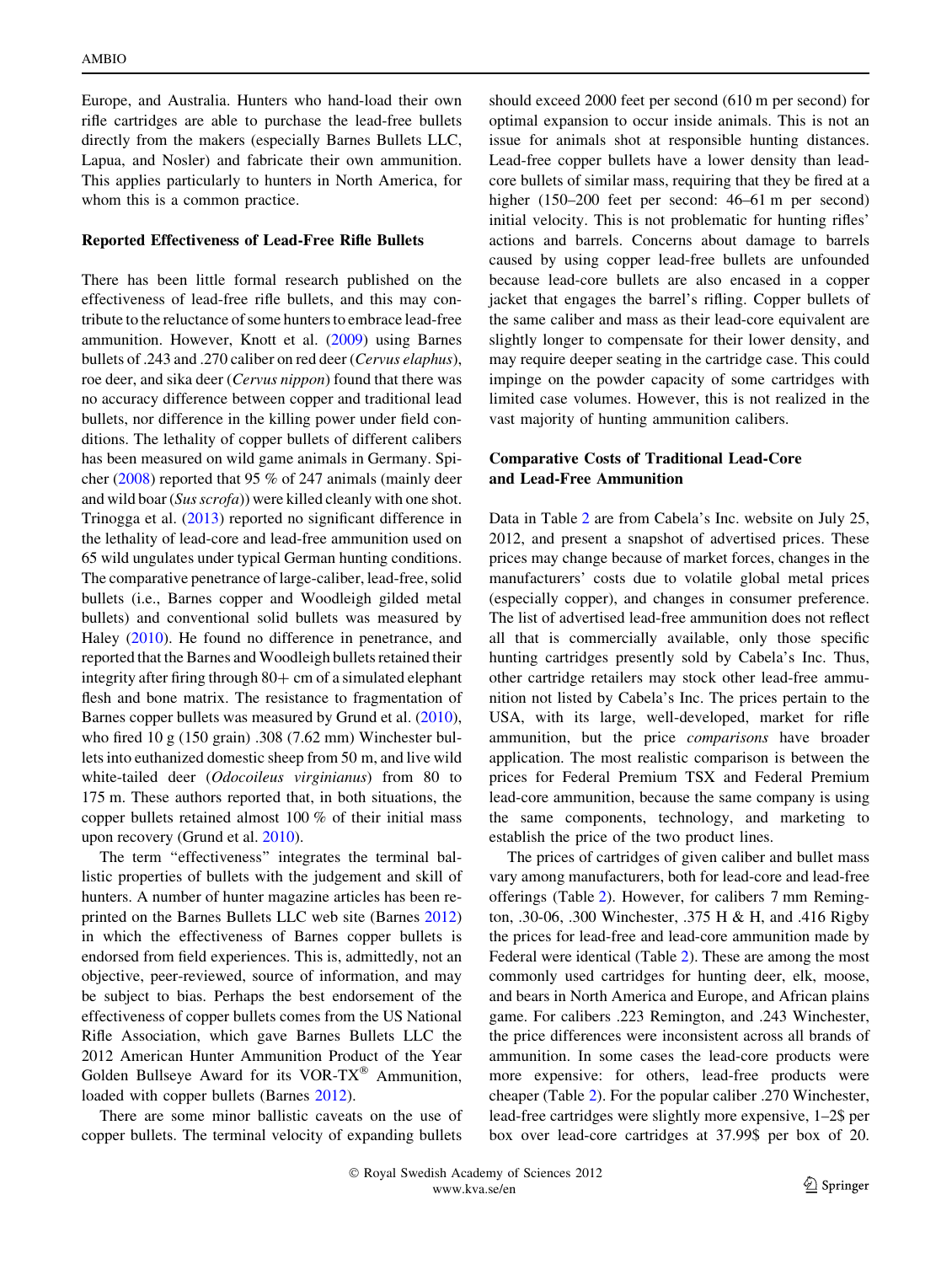| Cartridge       | Bullet composition | Company product                   | Bullet mass, grains | Retail price, US\$ per<br>box of 20 cartridges |
|-----------------|--------------------|-----------------------------------|---------------------|------------------------------------------------|
| .223 Remington  | Lead-free          | Federal Premium TSX <sup>a</sup>  | 55                  | 29.99                                          |
|                 |                    | Federal TNT                       | 43                  | 24.99                                          |
|                 |                    | Winchester Lead-free              | 55                  | 22.99                                          |
|                 | Lead-core          | Federal Premium                   | 55                  | 23.99-27.99 <sup>b</sup>                       |
|                 |                    | Winchester Silvertip®             | 55                  | 25.99                                          |
|                 |                    | Remington Power Lokt              | 55                  | 28.99                                          |
| .243 Winchester | Lead-free          | Barnes VOR-TX®                    | 80                  | 32.99                                          |
|                 |                    | Federal Premium TSX               | 85                  | 29.99                                          |
|                 | Lead-core          | <b>Federal Premium</b>            | 85                  | 25.99                                          |
|                 |                    | Winchester Silvertip®             | 55 and 95           | 31.99                                          |
|                 |                    | Remington Core Lokt               | 80                  | 36.99                                          |
| .270 Winchester | Lead-free          | Barnes VOR-TX®                    | 130                 | 38.99                                          |
|                 |                    | Federal Premium TSX               | 130                 | 39.99                                          |
|                 | Lead-core          | Federal Premium                   | 130                 | $29.99 - 37.99^b$                              |
|                 |                    | Winchester Silvertip®             | 130                 | 34.99                                          |
|                 |                    | Remington Core Lokt               | 130                 | 19.99                                          |
| 7 mm Remington  | Lead-free          | Barnes VOR-TX®                    | 140 and 160         | 42.99                                          |
|                 |                    | Federal Premium TSX               | 160                 | 45.99                                          |
|                 |                    | Federal Premium TSX               | 110                 | 37.88                                          |
|                 | Lead-core          | Federal Premium                   | 160                 | 45.99                                          |
|                 |                    | Winchester Silvertip®             | 140 and 150         | 42.99                                          |
|                 |                    | Remington Core Lokt               | 150 and 170         | 26.99                                          |
| $.30 - 06$      | Lead-free          | Barnes VOR-TX®                    | 150 and 180         | 39.99                                          |
|                 |                    | Federal Premium TSX               | 160 and 180         | 37.99                                          |
|                 |                    | Federal Premium TSX               | 110                 | 39.88                                          |
|                 | Lead-core          | Federal Premium                   | 180                 | 35.99-38.99 <sup>b</sup>                       |
|                 |                    | Federal Premium                   | 150 and 165         | 29.99-37.99 <sup>b</sup>                       |
|                 |                    | Winchester Silvertip <sup>®</sup> | 150, 160, and 168   | 35.99                                          |
|                 |                    | Remington Core Lokt               | 150 and 180         | 19.99                                          |
| .300 Winchester | Lead-free          | Barnes VOR-TX®                    | 165 and 180         | 45.99                                          |
|                 |                    | Federal Premium TSX               | 165 and 180         | 47.99                                          |
|                 | Lead-core          | Federal Premium                   | 180                 | 47.99                                          |
|                 |                    | Winchester Silvertip®             | 180                 | 45.99                                          |
|                 |                    | Remington Core Lokt               | 150 and 180         | 27.99                                          |
| .300 H & H      | Lead-free          | Federal Premium TSX               | 180                 | 62.99                                          |
|                 | Lead-core          | Federal Premium                   | 180                 | 49.99–54.99 <sup>b</sup>                       |
|                 |                    | Nosler Custom Trophy              | 180                 | 59.99                                          |
| .375 H & H      | Lead-free          | Federal Premium TSX               | 300                 | 65.99                                          |
|                 | Lead-core          | <b>Federal Premium</b>            | 300                 | 65.99                                          |
|                 |                    | Remington Core Lokt               | 270                 | 54.99                                          |
|                 |                    | Nosler Custom Trophy              | 260                 | 65.99                                          |
|                 |                    | Fusion Safari Rifle               | 300                 | 64.99                                          |
| .416 Rigby      | Lead-free          | Federal Premium TSX               | 400                 | 199.99                                         |
|                 | Lead-core          | Federal Premium                   | 400                 | 179.99-199.99 <sup>b</sup>                     |

<span id="page-5-0"></span>Table 2 Comparison of listed retail prices for different brands of commonly used lead-free and lead-core rifle hunting ammunition

Prices were taken from the US company Cabela's Inc. web site on July 25, 2012

<sup>a</sup> Federal Premium TSX cartridges are loaded with Barnes copper TSX bullets

<sup>b</sup> The price differences reflect the different bullet shapes available for a given bullet weight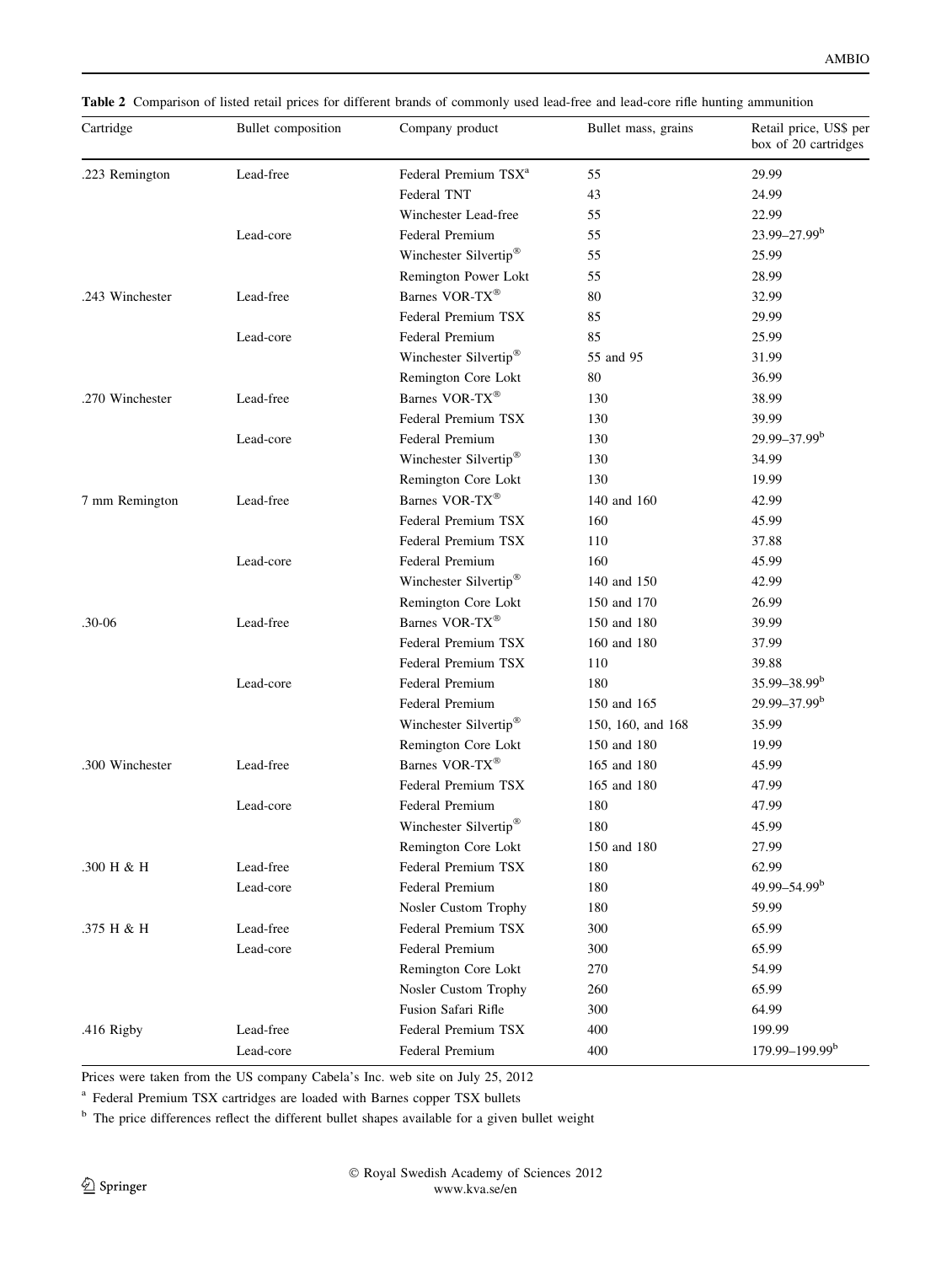The largest price difference in this comparison was for the caliber .300 H & H. The price of Federal TSX was 8\$ higher than the lead-core equivalent at 55\$ per box of 20. This is now a comparatively rare hunting cartridge in the USA, but not for plains game in Africa. An important observation is that lead-core cartridges made by Remington, in calibers .270 Winchester, 7 mm Remington, .30-06, .300 Winchester, and .375 H & H were listed at much lower prices than other makers' lead-core and lead-free bullets (Table [2](#page-5-0)), and provide products for cost-conscious hunters.

## DISCUSSION

A wide range of lead-free bullet and slug calibers now exists for hunting any species on any Continent, and they satisfy the caveat of Resolution 5 of the CIC expert consultation on Sustainable Hunting Ammunition (Kanstrup [2010\)](#page-8-0). Their development has occurred mainly in the USA over the past 32 years, based on the need for more reliable and lethal hunting bullets. The US lead-free ammunition has set a bench-mark for the industry (Barnes [2012](#page-7-0)). The commercial availability of lead-free ammunition is also increasing, especially from on-line retailers. The websites of two US companies, Cabelas Inc. and Cheaper Than Dirt [\(http://www.cheaperthandirt.com/](http://www.cheaperthandirt.com/)), indicate that 48 different hunting rifle cartridges are sold with lead-free bullets, covering the broad range of popularly used hunting rifle ammunition. Now, concerns over lead exposure in wildlife species and humans will drive the extension of these developments. The search for lead bullet substitutes uses the criteria non-toxicity, density, ballistic efficiency, availability, price, and ease of manufacture. The Periodic Table of the Elements reveals that all the possible, realistic, substitutes for lead bullets have already been identified and are being used, particularly elemental copper, whose nontoxicity to wildlife and humans has been established (Thomas et al. [2007;](#page-8-0) Thomas and McGill [2008](#page-8-0); Franson et al. [2012;](#page-7-0) Irschik et al. [2012\)](#page-8-0).

The published information on the accuracy and lethality of lead-free bullets on wild animals is limited, except for the studies of Spicher [\(2008](#page-8-0)), Knott et al. ([2009\)](#page-8-0), Grund et al. [\(2010](#page-7-0)), and Trinogga et al. ([2013\)](#page-8-0). However, were lead-free bullets less effective than equivalent lead-core bullets, it is unlikely that they would receive national product awards in 2012, especially in the USA, where intense competition exists among ammunition makers. The market availability of lead-free bullets and cartridges in the USA, as reflected in the 44 rifle cartridge listing of Corbon-Glaser and the listings of Cabela's Inc. and Cheaper Than Dirt, greatly exceeds that expected from the lead-free ammunition regulations of California, alone. This, again,

attests to their acceptance among American hunters. A survey of German hunters indicated a broad awareness of toxicosis in wildlife from spent lead bullets. Two-thirds of the respondents replied that they would adopt lead-free ammunition under certain conditions, and 86 % of those who had used lead-free ammunition intended to continue hunting with it (Schuck-Wersig [2011](#page-8-0)).

The present analysis indicates that the annual cost of highquality lead-free ammunition is not a major impediment to its adoption for hunting, especially given the number of cartridges hunters use in practice and hunting. However, because some brands of lead-core ammunition are much cheaper than high-quality lead-free ammunition, there will be continuing opposition to a transition from hunters for whom price is a critical issue. Knott et al. ([2009](#page-8-0)) indicated that copper bullets were 6.3 % less expensive than lead bullets when bought online in the UK, and those prices would decline further with increased economy of scale. Thus, the present wide product availability (37 independent companies), commercial availability, and absence of performance barriers could allow a phase out of lead-core rifle bullets for hunting world-wide, as was suggested for Germany by Krone et al. [\(2009](#page-8-0)). Increasing the product and market availability in Europe and elsewhere would be aided by more companies making lead-free bullets. Arguably, the number of European companies already making lead-free ammunition from their own and other companies' bullets may reduce the need for this suggestion. However, greater market availability needs the assurance of demand that only regulation can provide by requiring that all game be hunted with lead-free ammunition (see Thomas and Guitart [2010](#page-8-0) on this point).

Awareness of lead exposure from spent ammunition has come mainly from North America and Europe, because that is where the problems have been most widely investigated and reported (Watson et al. [2009](#page-8-0); Krone [2011](#page-8-0)). Safari hunting occurs widely across Africa (Booth [2010\)](#page-7-0). The meat, a by-product of trophy hunting, is normally consumed by local people, who, including scavengers, are liable to be lead-exposed in the same way. There has been an especial development of lead-free expanding and solid bullets in the calibers .375 H & H and above by Barnes LLC, Nosler, and Woodleigh for taking African animals (Table [1](#page-3-0)). These bullets complement and extend the range of lead-free calibers from .243 to .375 H & H. Thus, all African species could be taken with lead-free ammunition, subject to regulation, and this risk of lead exposure could end.

### Regulatory Options for Countries

Potential regulatory approaches to phasing out lead rifle ammunition would vary geographically. European Commission Regulation 1881/2006 sets maximum levels (MLs) for certain contaminants, including lead, in marketed food.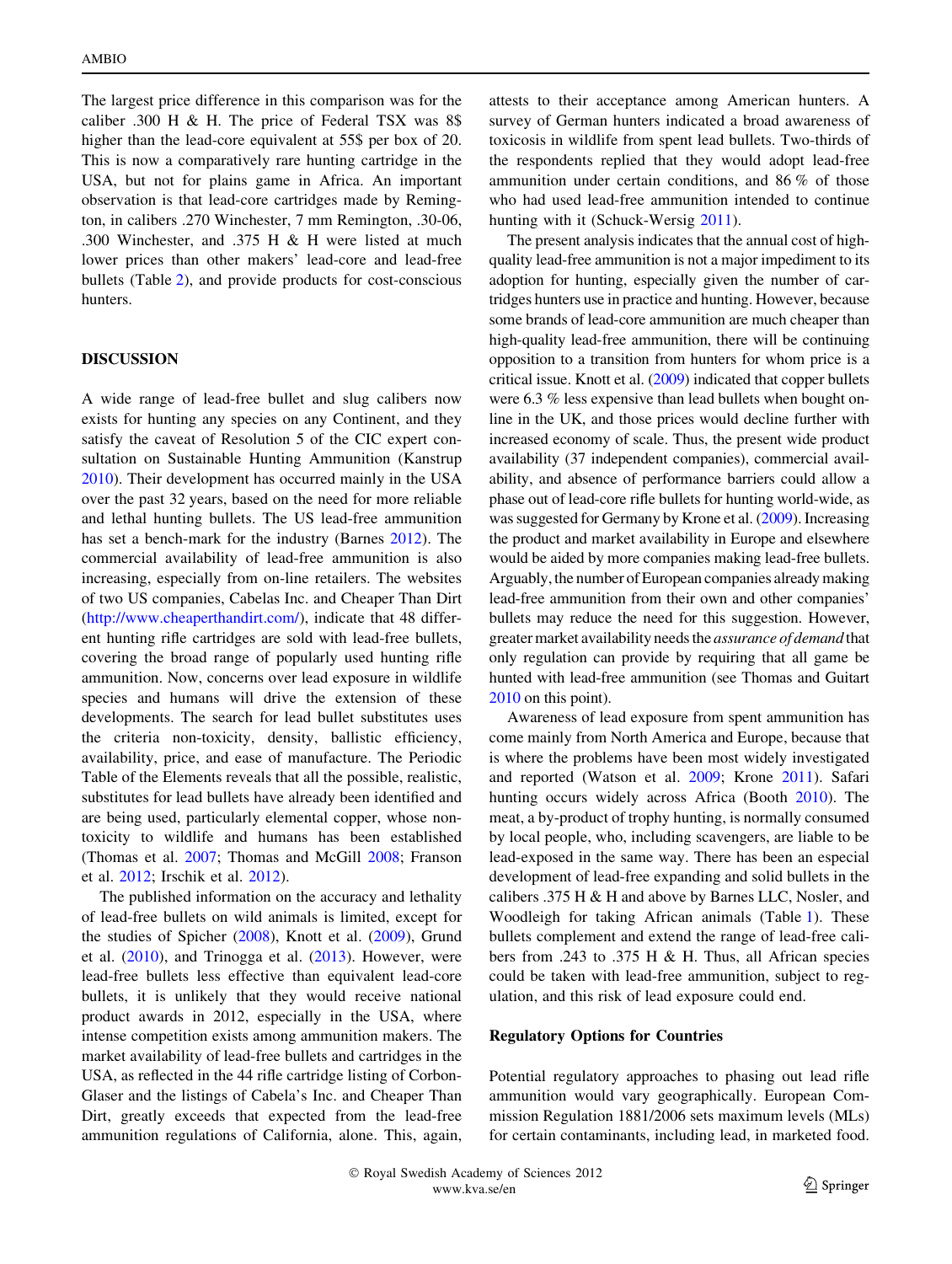<span id="page-7-0"></span>However, while a wide range of foodstuffs derived from domesticated and wild organisms are listed within 1881/2006 and have MLs set for lead, wild game, which is shot with lead ammunition in most European countries, is not included (EC1881 2006). Lead concentrations in game shot with bullets frequently exceed MLs set for other domestically raised meats, sometimes by more than an order of magnitude (Pain et al. [2010](#page-8-0)). Much European game meat is sold to defray the costs of maintaining species' habitats. In 2008, 38 024 tonnes of game meat, valued at 415.987 million \$US, were exported in the European Union (FAOSTAT 2011). Thus, adding game meat to the list of foods for which MLs are set within Regulation EC1881 (2006) would be a positive step because mechanisms exist for food inspection in EU countries, and could assist the transition to lead-free ammunition in hunting, However, as was noted by the Scientific Committee of the Spanish Agency for Food Safety and Nutrition (AESAN 2012), establishing permissible levels of lead in game destined for sale would not, alone, be sufficient to reduce risks to human health. This is because lead concentrations vary considerably within a shot animal (since lead fragments can be distant from the wound channel), and inspection mechanisms could result in frequent false positive or false negative results. Also, in Spain and other countries, much game meat is consumed directly by hunters and their families, so not entering the usual regulated markets. The only regulatory solution to these problems is for the European Parliament to pass a Directive specifying that only lead-free, non-toxic, rifle and shotgun ammunition be allowed for game hunting, including the use of frangible bullets in killing pest animals not destined for food. This issue was addressed in detail by Thomas and Guitart ([2010\)](#page-8-0) for gunshot and fishing weights used in the European Union. The same policy process could be used to include lead-free rifle ammunition.

It is illegal to sell shot game in the USA and Canada, but it can be donated. In these countries hunting mammals is a state/provincial jurisdiction: it is federally regulated only in some national parks and wilderness areas. Accordingly, regulations would have to be developed by individual states/provinces. This could produce a mosaic of different approaches, as exists for use of lead-free gunshot in upland hunting (Thomas [2009\)](#page-8-0). Even where state legislation is essential to assist recovery of endangered California Condors, only California has created law. Arizona has a voluntary use of lead-free rifle ammunition, and Utah has neither (Thomas [2009\)](#page-8-0). However, where lead-free ammunition is required (since 2007) in parts of California, there has been a significant decline in the blood lead levels of golden eagles (Aquila chrysaetos) and turkey vultures (Cathartes aura) (Kelly et al. [2011\)](#page-8-0), so the regulation is producing the desired effect.

African countries are not part of a single regulative body, so each has to set its own regulations on lead-free ammunition. This would be more about regulating use of lead-free ammunition by foreign hunters than by national hunters. Such regulation would not constrain safari hunting, given the parity of ammunition costs and ballistic effectiveness referred to in the present paper, and would benefit both human and environmental health.

Acknowledgments This study was supported by the personal funds of the author. I thank the journal reviewers for their constructive comments on previous drafts. The author is not affiliated with, or supported by, any ammunition manufacturer.

## **REFERENCES**

- AESAN. 2012. Report of the Scientific Committee of the Spanish Agency for Food Safety and Nutrition (AESAN) in relation to the risk associated with the presence of lead in wild game meat in Spain. AESAN-2012-002 Report approved by the Scientific Committee on plenary session February 22, 2012. Retrieved September 1, 2012, from [www.aesan.msc.es/AESAN/docs/docs/](http://www.aesan.msc.es/AESAN/docs/docs/evaluacion_riegos/comite-cientifico/ingles/LEAD_GAME.pdf) [evaluacion\\_riegos/comite-cientifico/ingles/LEAD\\_GAME.pdf](http://www.aesan.msc.es/AESAN/docs/docs/evaluacion_riegos/comite-cientifico/ingles/LEAD_GAME.pdf).
- Avery, D., and R.T. Watson. 2009. Regulation of lead-based ammunition around the world. In Ingestion of spent lead ammunition: Implications for wildlife and humans, ed. R.T. Watson, M. Fuller, M. Pokras, and W.G. Hunt, 161–168. Boise, Idaho: The Peregrine Fund. doi:[10.4080/ilsa.2009.0115.](http://dx.doi.org/10.4080/ilsa.2009.0115)
- Barnes LLC. 2012. Barnes VOR-TX® ammunition awarded the 2012 American hunter ammunition product of the year. Retrieved July 25, 2012, from [http://www.barnesbullets.com/blog.2012/01/09/](http://www.barnesbullets.com/blog.2012/01/09/barnes-vor-tx) [barnes-vor-tx.](http://www.barnesbullets.com/blog.2012/01/09/barnes-vor-tx)
- Booth, V.R. 2010. The contribution of hunting tourism: How significant is this to national economies? In Contribution of Wildlife to National Economies, 7–36. Budapest, Hungary: Joint Publication of Food and Agricultural Organization and the International Council for Game and Wildlife Conservation
- Burbaite, L., and S. Csányi. 2009. Roe deer population and harvest changes in Europe. Estonian Journal of Ecology 58: 169–180. doi[:10.3176/eco.2009.3.02](http://dx.doi.org/10.3176/eco.2009.3.02).
- Dobrowolska, A., and M. Melosik. 2008. Bullet-derived lead in tissues of the wild boar (Sus scrofa) and red deer (Cervus elaphus). European Journal of Wildlife Research 54: 231–235. doi[:10.1007/s10344-007-0134-y](http://dx.doi.org/10.1007/s10344-007-0134-y).
- EC. 2006. Commission Regulation (EC) No. 1881/2006 of 19 December, 2006, setting maximum levels for certain contaminants in foodstuffs. Official Journal of the European Union 20.12.2006: L364/5–L364/24.
- FAOSTAT. 2011. Export quantity of game meat in European Union (Total)—1961–2008. UN/FAO database. Retrieved August 13, 2012, from [http://data.mongabay.com/commodities/category/2-](http://data.mongabay.com/commodities/category/2-Tra/8-Crops) [Tra/8-Crops.](http://data.mongabay.com/commodities/category/2-Tra/8-Crops)
- Franson, J.C., L.L. Lahner, C.U. Meteyer, and B.A. Rattner. 2012. Copper pellets simulating oral exposure to copper ammunition: Absence of toxicity in American Kestrels (Falco sparverius). Archives of Environmental Contamination and Toxicology 62: 145–153. doi:[10.1007/s00244-011-9671-1.](http://dx.doi.org/10.1007/s00244-011-9671-1)
- Grund, M.D., L. Cornicelli, L.T. Carlson, and E.A. Butler. 2010. Bullet fragmentation and lead deposition in white-tailed deer and domestic sheep. Human-Wildlife Interactions 4: 257–265.
- Haley, C. 2010. Solids vs mono-metal bullets. Which is best? African Hunter Magazine. Retrieved July 25, 2012, from [http://www.](http://www.shakariconnection.com/soilds-v-monometal.html) [shakariconnection.com/soilds-v-monometal.html.](http://www.shakariconnection.com/soilds-v-monometal.html)

 $©$  Royal Swedish Academy of Sciences 2012 www.kva.se/en